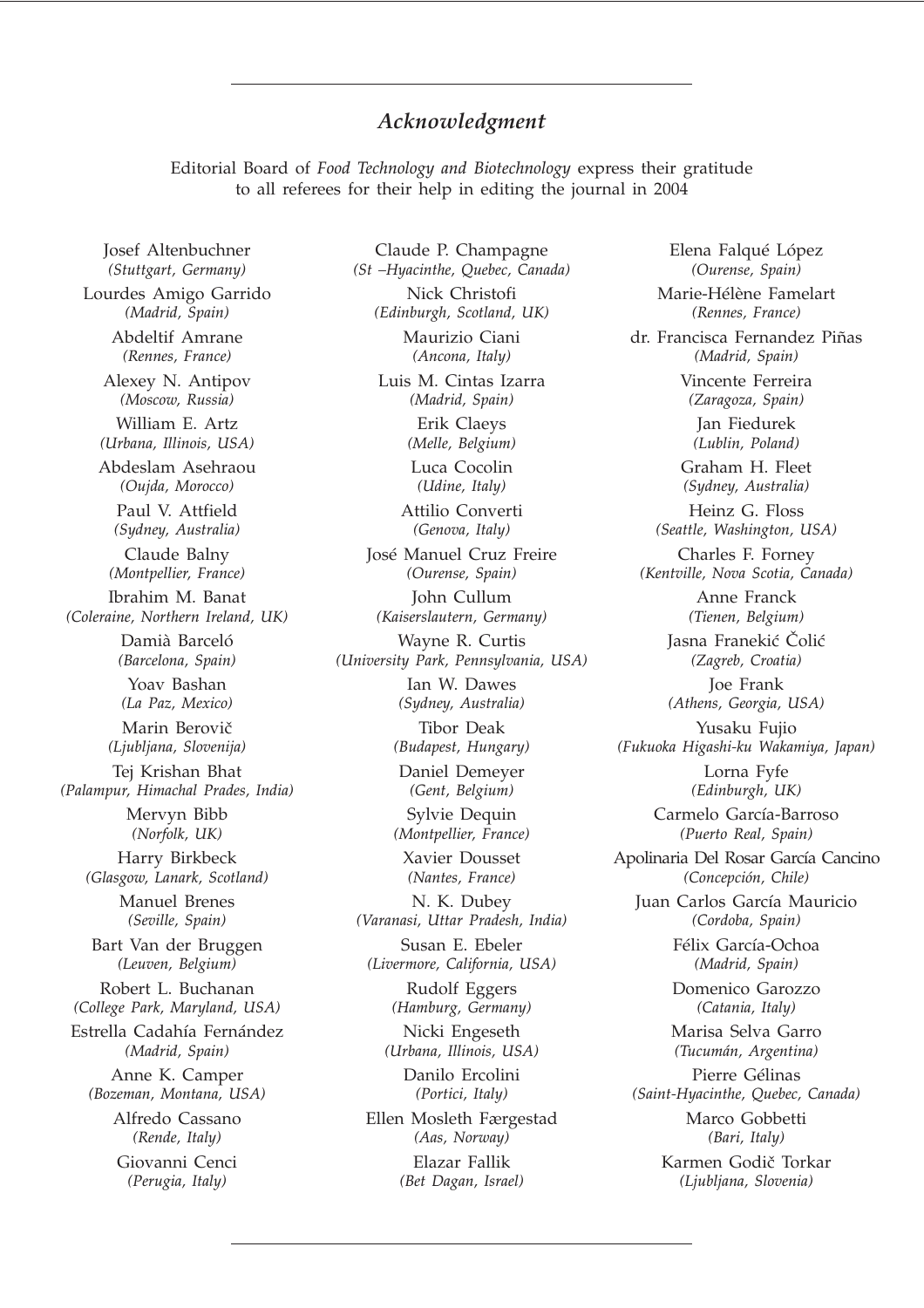Encarna Gómez Plaza *(Murcia, Spain)* Božidar Grabarić *(Zagreb, Croatia)* Lone Gram *(Lyngby, Denmark)* Hank Greenway *(Crawley, Australia)* Mansel W. Griffiths *(Guelph, Canada)* Micheline Guéguen *(Caen, France)* Paul A. Gulig *(Gainesville, Florida, USA)* Abamüslüm Güven *(Kars, Turkey)* Danko Hajsig *(Zagreb, Croatia)* Dagobert G. Heijerick *(Ghent, Belgium)* Markus Herderich *(Glen Osmond, Australia)* Francisco J. Heredia *(Sevilla, Spain)* Vincent Higgins *(Sydney, Australia)* Jean-Louis Hilbert *(Villeneuve d'Ascq, France)* Helge Holo *(Aas, Norway)* Sybreen de Hoog *(Utrecht, The Netherlands)* Lien-I Hor *(Tainan, Taiwan)* Predrag Horvat *(Zagreb, Croatia)* Daslav Hranueli *(Zagreb, Croatia)* Dubravka Hršak *(Zagreb, Croatia)* C. Richard Hutchinson *(Hayward, California, USA)* Deng-Fwu Hwang *(Keelung, Taiwan)* José-Mariano Igual *(Salamanca, Spain)* Steven C. Ingham *(Madison, Wisconsin, USA)* Carolina Janer Otero *(Madrid, Spain)*

Philippe Jeandet *(Reims, France)* Sibila Jelaska *(Zagreb, Croatia)* Srećko Jelenić *(Zagreb, Croatia)* Maja Jokić *(Zagreb, Croatia)* Rainer Jonas *(Braunschweig, Germany)* Vincent Juillard *(Jouy-en-Josas, France)* Eva Kaclikova *(Bratislava, Slovakia)* Hocine Kadi *(Tizi Ouzou, Algeria)* Mehmet Kanter *(Van, Turkey)* Marijan Katalenić *(Zagreb, Croatia)* Jimmy T. Keeton *(College Station, Texas, USA)* Tobias Kieser *(Norwich, UK)* Paul A. Kilmartin *(Auckland, New Zealand)* Günter Klein *(Hannover, Germany)* Wolfgang Kneifel *(Vienna, Austria)* Želiko Knez *(Maribor, Slovenia)* Dick van der Kooij *(Nieuwegein, The Netherlands)* Olivera Koprivnjak *(Rijeka, Croatia)* László Kredics *(Szeged, Hungary)* Joseph Kreit *(Rabat, Morocco)* Nadia Krieger *(Curitiba, Paraná, Brazil)* Prameela Krishnan *(Cuttack, Orissa, India)* Cornelus G. de Kruif *(Ede, The Netherlands)* Christian P. Kubicek *(Vienna, Austria)*

Shigenori Kumazawa *(Shizuoka, Japan)*

Želimir Kurtanjek *(Zagreb, Croatia)* Ted Labuza *(St Paul, Minnesota, USA)* Sílvia Lacorte *(Barcelona, Spain)* Teresa Lafuente *(Valencia, Spain)* Anders Larsson *(Uppsala, Sweden)* Mirta Lasagno *(Cordoba, Argentina)* Chang Y. Lee *(Geneva, New York, USA)* Jong-Hoon Lee *(Suwon, Republic of Korea)* Wladyslaw Lesniak *(Wroclaw, Poland)* Renata Leuschner *(Geel, Belgium)* Chenfeng Lv *(Jiangsu, P.R. China)* Pierre Mafart *(Quimper, France)* Vladimir Marić *(Zagreb, Croatia)* John L. Markley *(Madison, Wisconsin, USA)* Antonio Martínez *(Valencia, Spain)* Elvira Martínez *(Madrid, Spain)* Albert Mas *(Tarragona, Spain)* Mike Mattey *(Edinburgh, UK)* Bertrand Matthäus *(Münster, Germany)* Paul McSweeney *(Cork, Ireland)* Boris Mildner *(Zagreb, Croatia)* Yoshinori Mine *(Guelph, Ontario, Canada)* David Mitchell *(Curitiba, Paraná, Brazil)* José María Monteagudo Martínez *(Ciudad Real, Spain)* Vladimir Mrša *(Zagreb, Croatia)*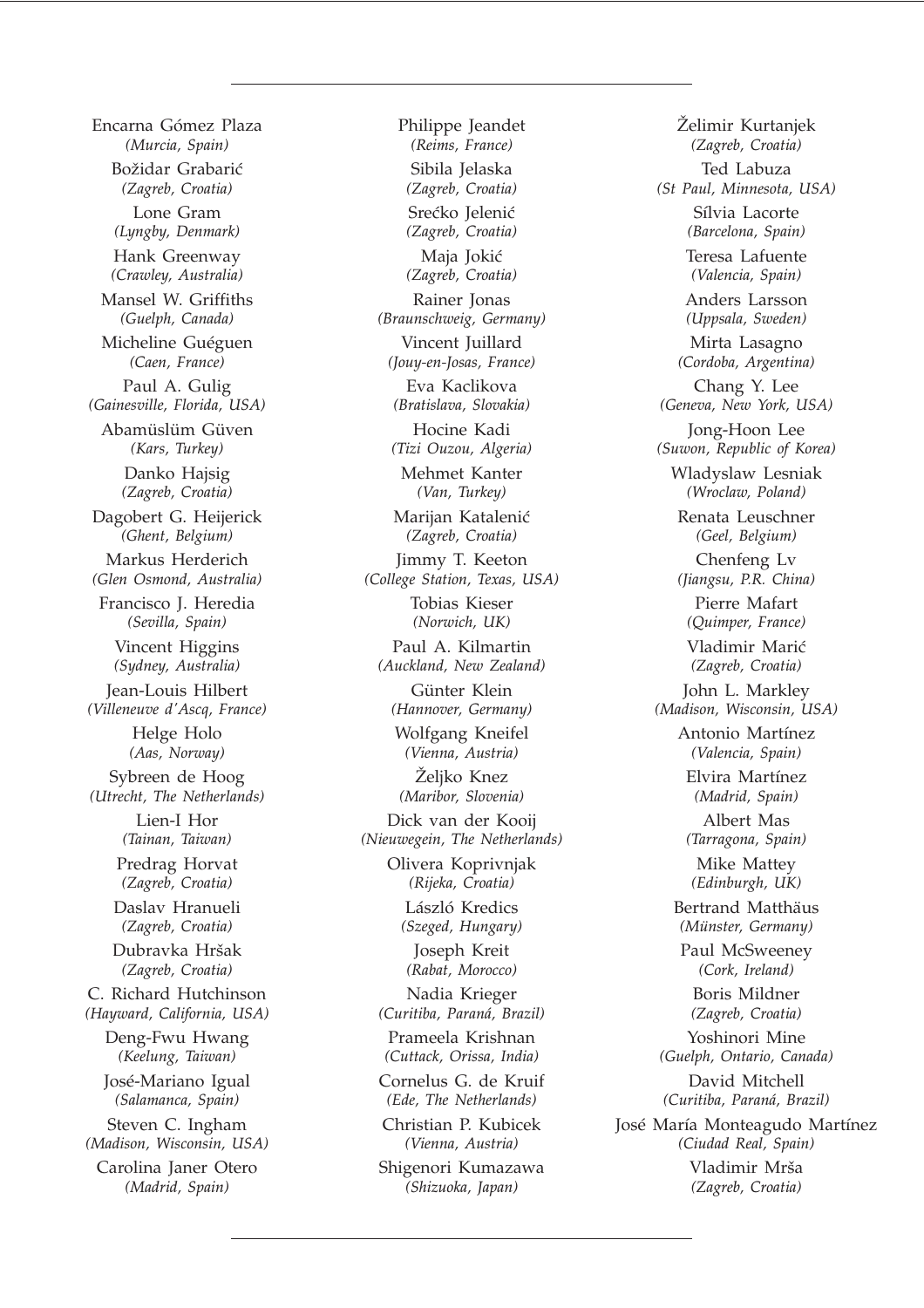Maria Antonia Murcia Tomás *(Murcia, Spain)* Liam J. Murray *(Belfast, Antrim, Northern Ireland, UK)* T. B. Ng *(Hong Kong, P. R. China)* Rob M. J. Nout *(Wageningen, The Netherlands)* Srđan Novak *(Zagreb, Croatia)* George-John E. Nychas *(Athens, Greece)* David O'Beirne *(Limerick, Ireland)* Kazuyoshi Ohta *(Miyazaki, Japan)* Yaacov Okon *(Rehovot, Israel)* Calvin Onyango *(Dresden, Germany)* Herbert Otteneder *(Trier, Germany)* Efstathios Z. Panagou *(Lycovrissi, Greece)* Ashok Pandey *(Trivandrum, India)* Seraphim Papanikolaou *(Athens, Greece)* Claude Penel *(Geneva, Switzerland)* María Soledad Pérez Coello *(Castilla La Mancha, Spain)* Werner Pfannhauser *(Graz, Austria)* Elena Piatti *(Urbino, Italy)* Antonio Piga *(Sassari, Italy)* Vlasta Piližota *(Zagreb, Croatia)* Benjamin Piña *(Barcelona, Spain)* Waldemar Podgorski *(Wroclaw, Poland)* Paola Poli *(Parma, Italy)* Carmen Polo *(Madrid, Spain)* Philippe Potin *(Roscoff, France)*

Isak S. Pretorius *(Adelaide, Australia)* Horst Priefert *(Münster, Germany)* Ronald L. Prior *(Little Rock, Arkansas, USA)* Peter C. Quantick *(Lincoln, UK)* Francis Quéméneur *(St-Nazaire, France)* Manuel Ramírez *(Badajoz, Spain)* Franco Oreste Ranelletti *(Roma, Italy)* Bob Rastall *(Whiteknights, Reading, UK)* Kati Réczey *(Budapest, Hungary)* Teresa Requena *(Madrid, Spain)* Francisco A. Riera *(Oviedo, Spain)* Monique Rijnkels *(Houston, Texas, USA)* Einar Ringø *(Tromsø, Norway)* Aramis Rivera Denys *(Havana, Cuba)* Juan Miguel Rodriguez *(Madrid, Spain)* Irena Rogelj *(Ljubljana, Slovenia)* Patrizia Romano *(Potenza, Italy)* Marco Dalla Rosa *(Cesena, Italy)* George J. G. Ruijter *(Leiden, The Netherlands)* Romana Ružič *(Ljubljana, Slovenia)* Antonio Salatino *(São Paulo, Brazil)* Marcela Sangorrín *(Buenos Aires, Argentina)* Pascual Sanz *(Valencia, Spain)* Gerald M. Sapers *(Wyndmoor, Pennsylvannia, USA)* Louis Sarda *(Marseille, France)*

Angela Savage *(Galway, Ireland)* Andreas Schieber *(Stuttgart, Germany)* Joseph G. Sebranek *(Ames, Iowa, USA)* Dazhong Z. Shen *(Jinan, PR China)* Kalidas Shetty *(Amherst, Massachusetts, USA)* George Skouroumounis *(Adelaide, Australia)* Carlos Ricardo Socol *(Curitiba, Parana, Brasil)* Gerhard Soja *(Seibersdorf, Austria)* Ana Stavljenić-Rukavina *(Zagreb, Croatia)* Walter Steiner *(Wien, Austria)* Florian C. Stintzing *(Stuttgart, Germany)* Takashi Sugita *(Tokyo, Japan)* Jagoda Šušković *(Zagreb, Hrvatska)* Régine Talon *(Saint-Genès-Champanelle, France)* Pierre-Louis Teissedre *(Montpellier, France)* Piero Andrea Temussi *(Naples, Italy)* Junji Terao *(Tokushima, Japan)* Meisheng S. Tian *(Auckland, New Zealand)* Susanna Työppönen *(Eura, Finland)* Cirano José Ulhoa *(Goiânia, Brazil)* Taro Urase *(Tokyo, Japan)* Nada Vahčić *(Zagreb, Croatia)* Erick Vandamme *(Gent, Belgium)* Manuel Vázquez *(Lugo, Spain)* Willy Verstraete *(Ghent, Belgium)*